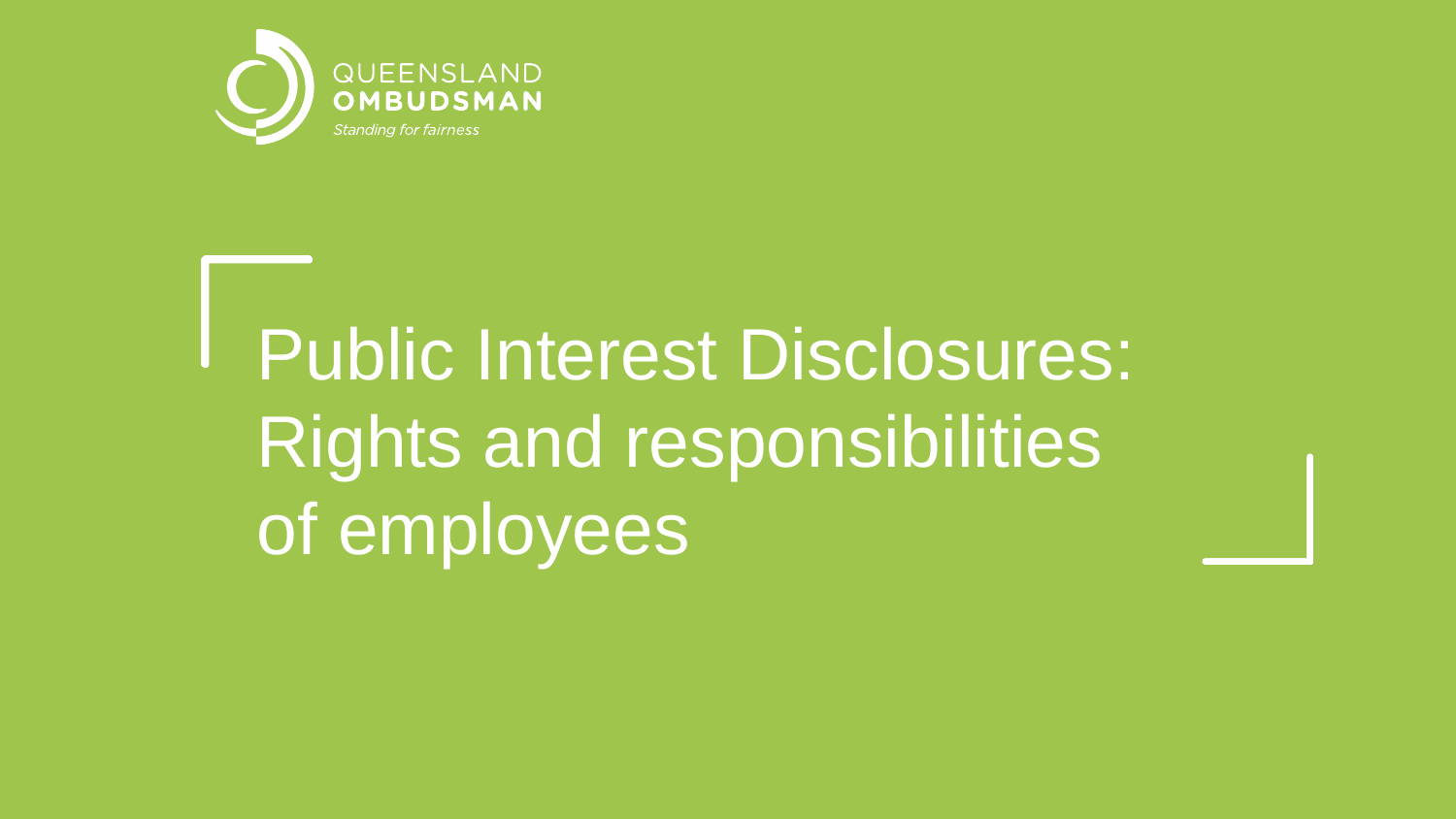The Office of the Queensland Ombudsman is an independent agency responsible for oversighting implementation of the *Public Interest Disclosure Act 2010*, or PID Act.

The PID Act is an important part of the integrity framework within the Queensland public sector. This office has been given a range of responsibilities to provide advice and assistance to agencies to ensure they have appropriate systems in place to support staff making public interest disclosures.

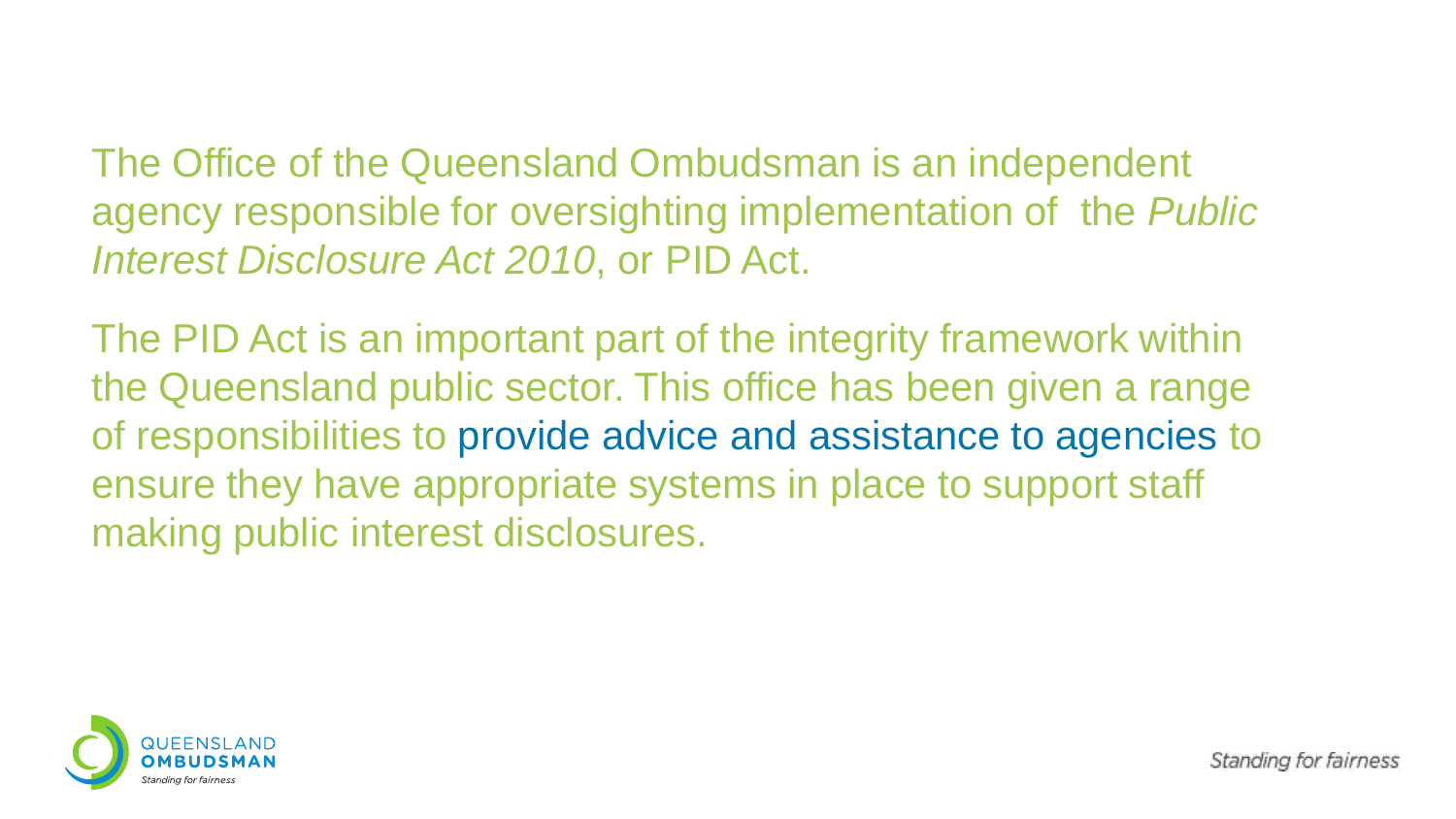#### This video, which is aimed at public officers, sets out discloser rights and responsibilities if they make a public interest disclosure.

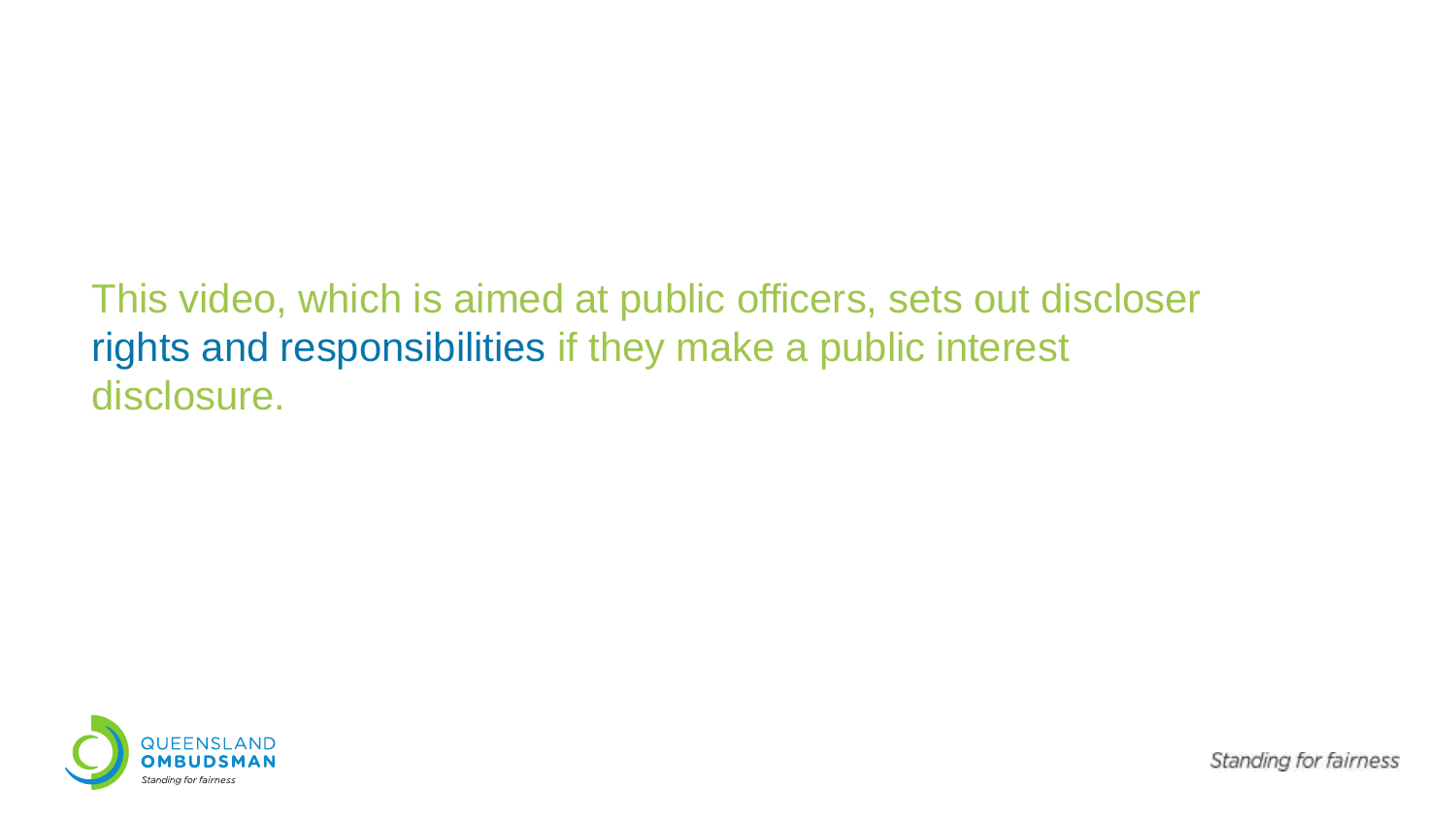

### What is a PID?

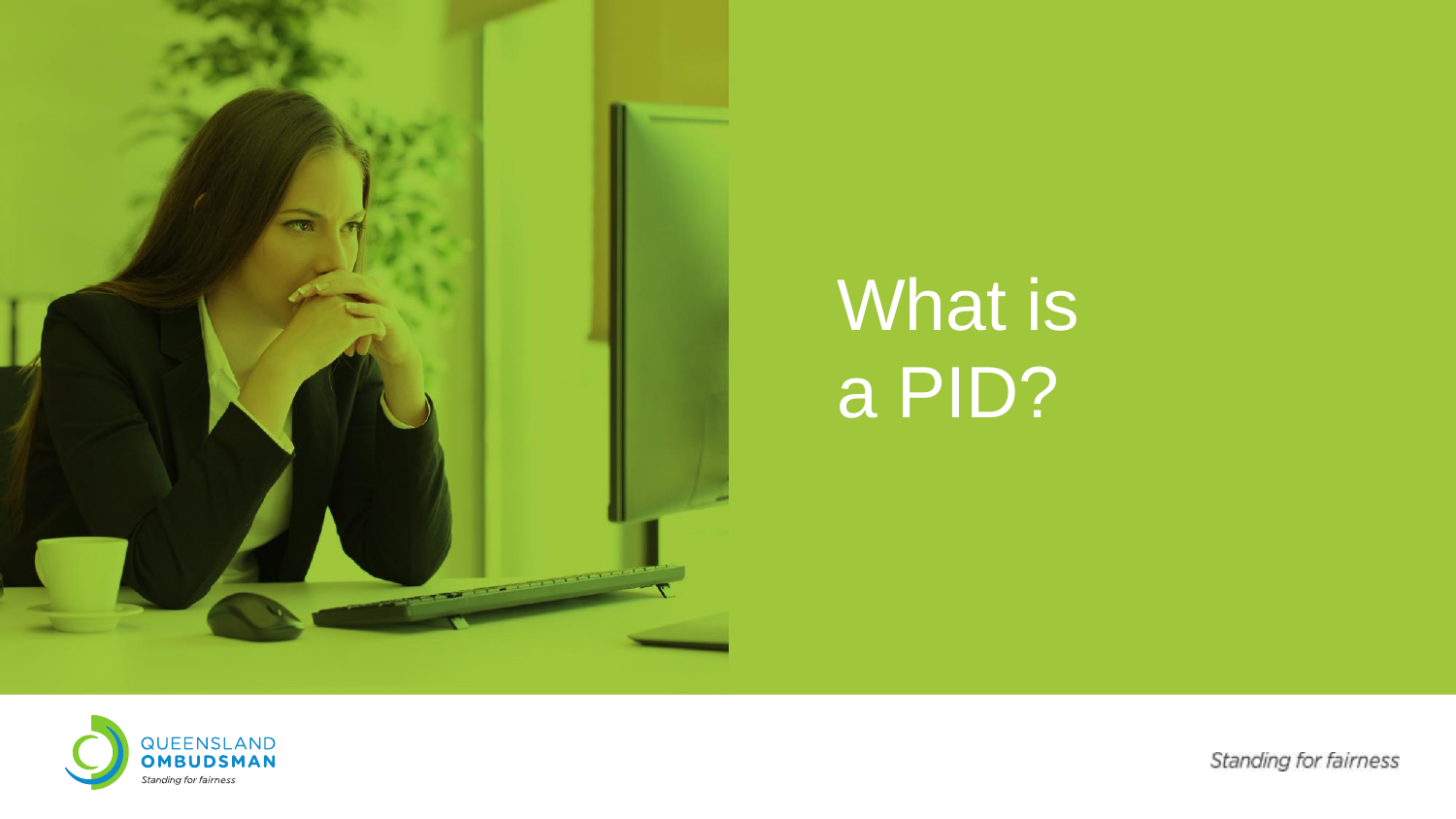People generally know when something is wrong, or when another person in their organisation is not doing things the way that they should be.

The PID Act provides a way for people to disclose information about serious wrongdoing in the public sector, and to ensure they are appropriately protected when they do.

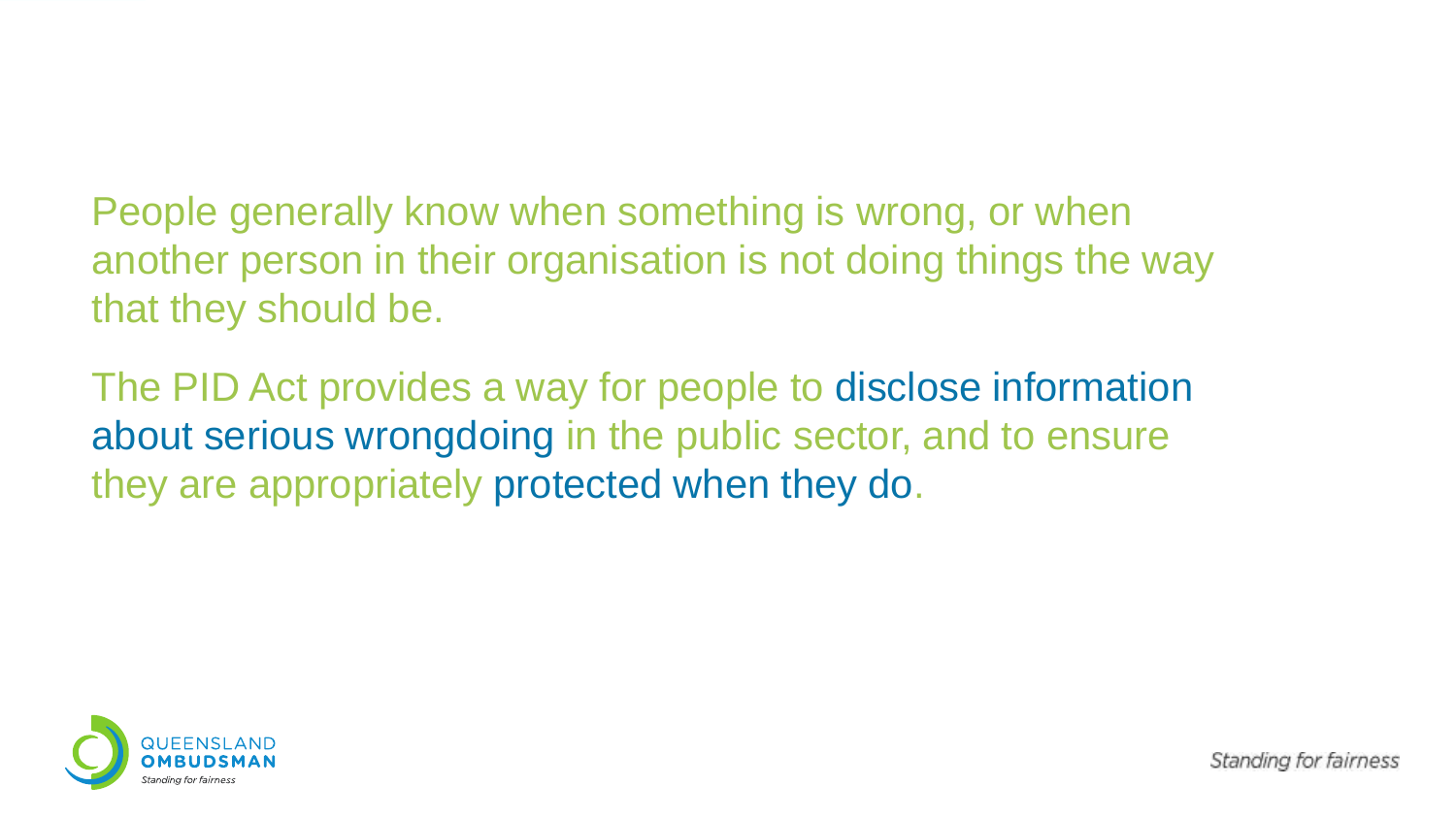

People who report wrongdoing are doing the right thing because:

- wrongdoing such as fraud and corruption increases the cost of providing public services
- alerting an organisation to wrongdoing provides senior officers with an opportunity to fix it, and
- it's in everyone's interests that dangers to public health and safety or to the environment are dealt with

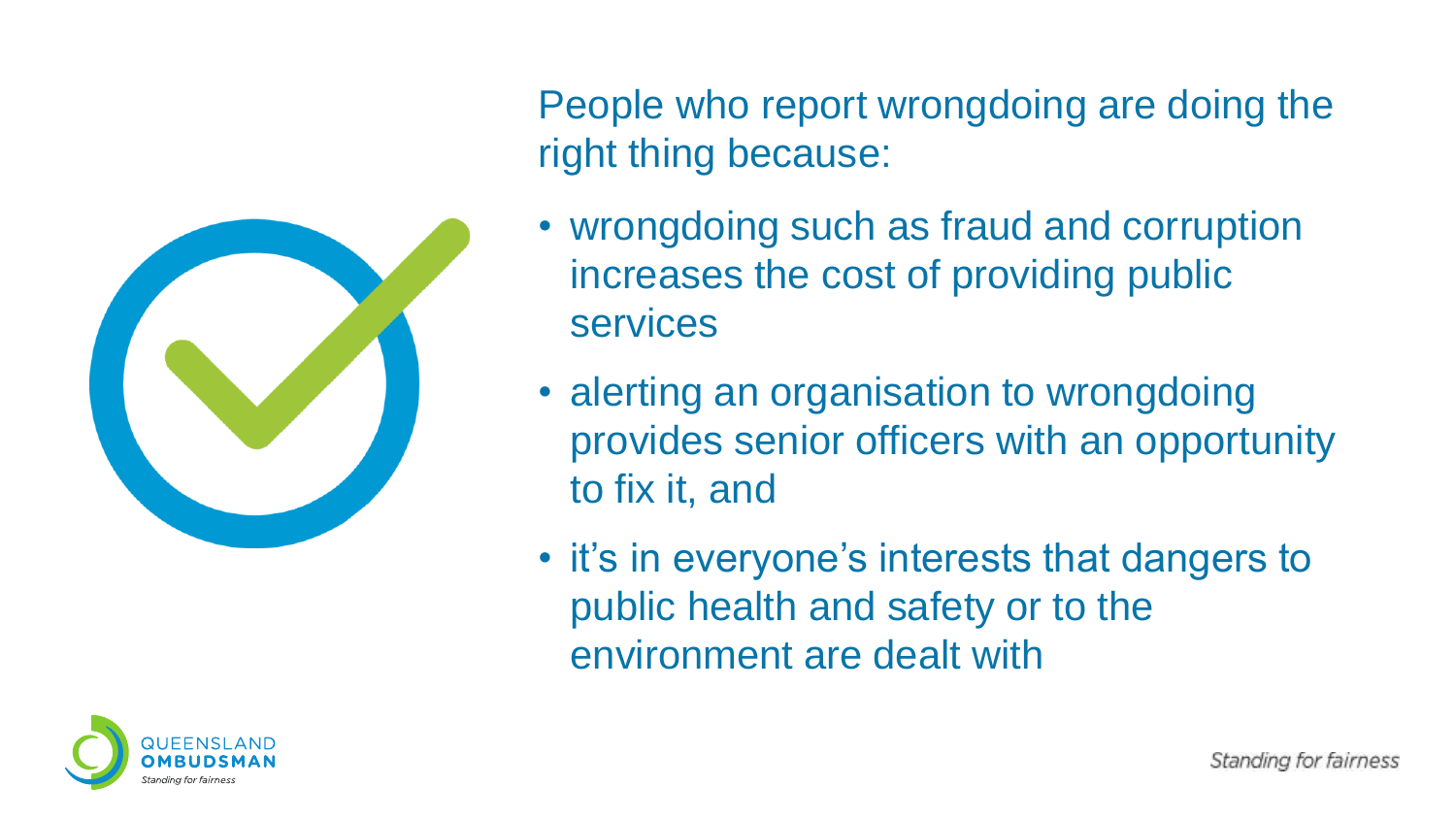

The PID Act applies to a range of entities within the Queensland public sector, including:

- state government departments
- local councils
- public authorities
- public universities
- and, to a limited extent, state government owned corporations.

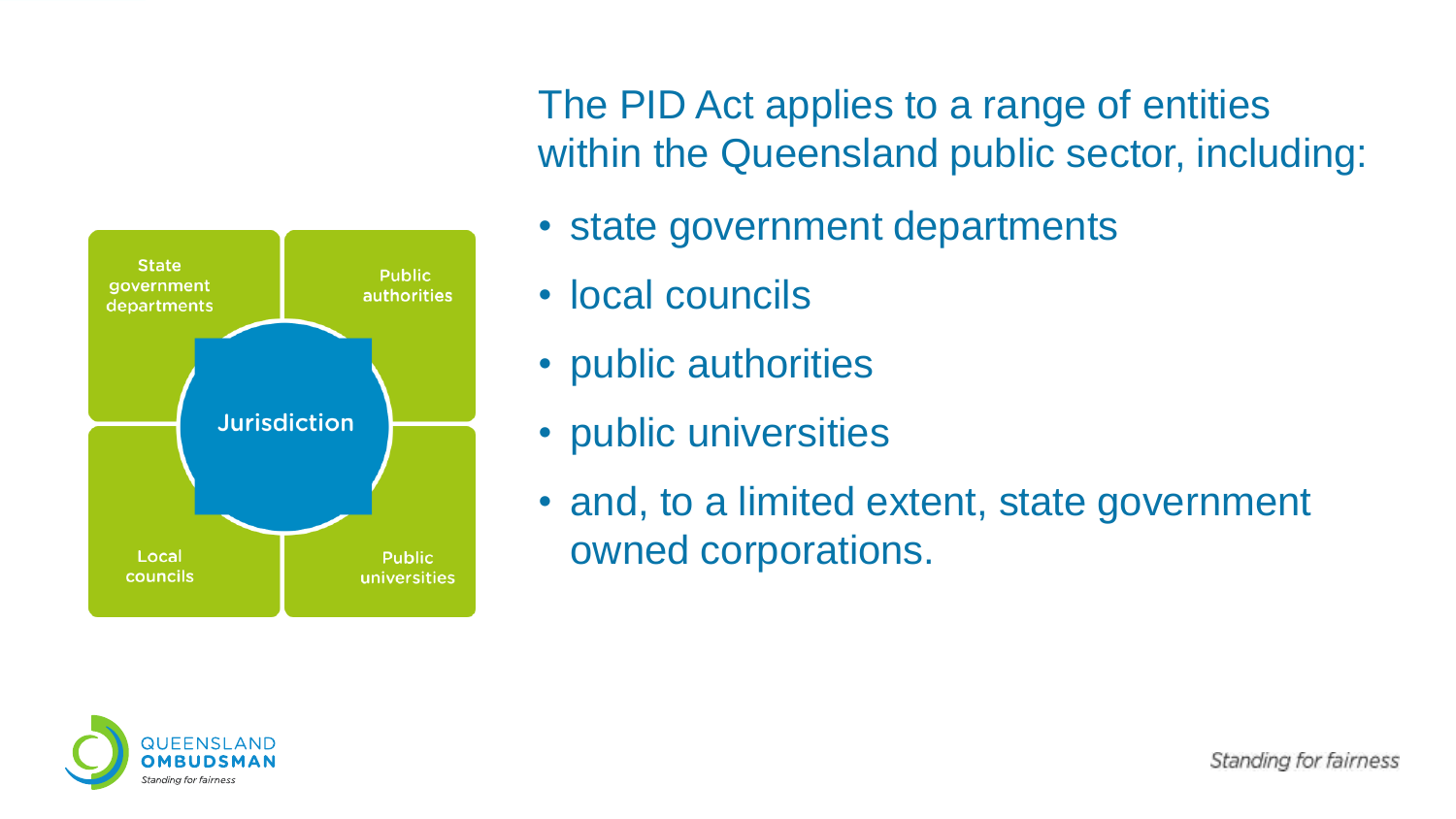

## Who can make a PID?

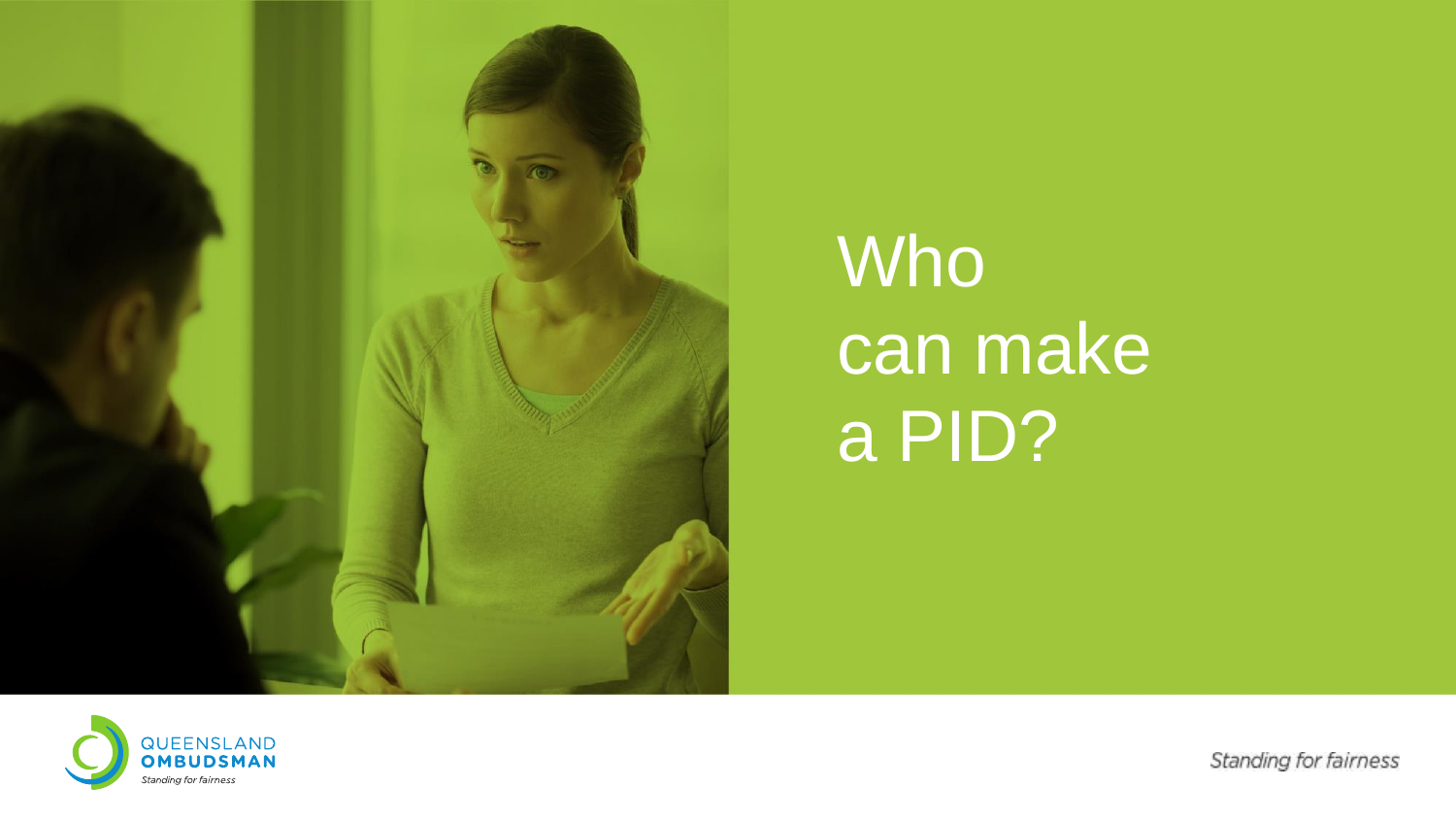There are two types of PIDs that can be made.

PIDs that any person can make, and PIDs that only public officers can make.

Any person can make a PID about:

- substantial and specific danger to the health and safety of a person with a disability
- substantial and specific danger to the environment
- reprisal as a result of making a previous PID

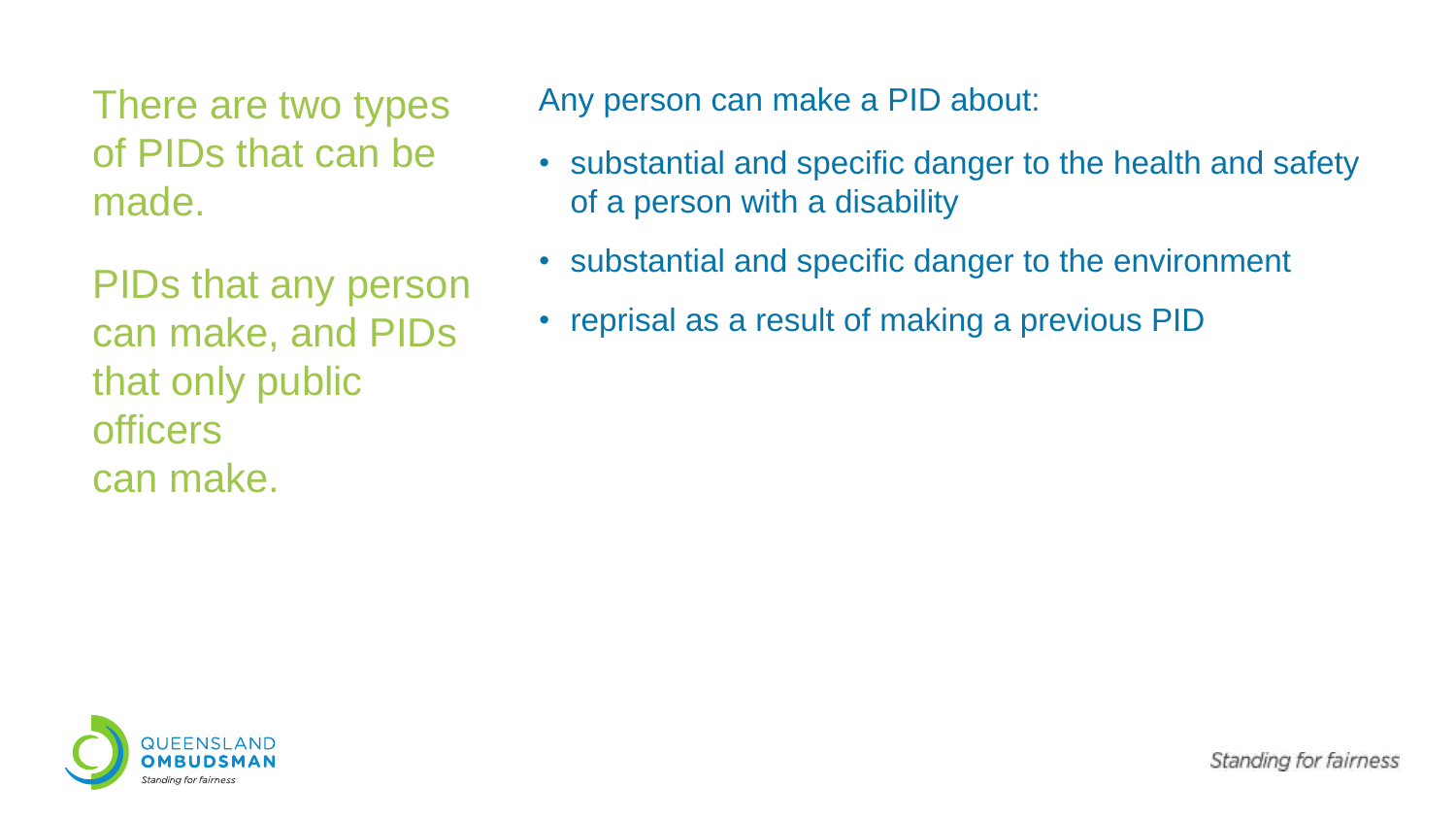Public officers can make PIDs about additional types of wrongdoing.

An agency's PID coordinator will be able to advise on whether or not a particular employment arrangement is subject to the PID Act.



Public officers are employed by a public sector entity in Queensland and include:

- a paid employee, member or officer of the entity
- a person on a contract of service (for example, engaged on a temporary basis to fill a position, possibly through a labour hire company)

For the purposes of the PID Act, a person is not considered to be a public officer if they:

- are a volunteer, unpaid trainee or work experience student
- are employed on a contract for service (for example, they may be engaged for their specialist skill or expertise on a particular project)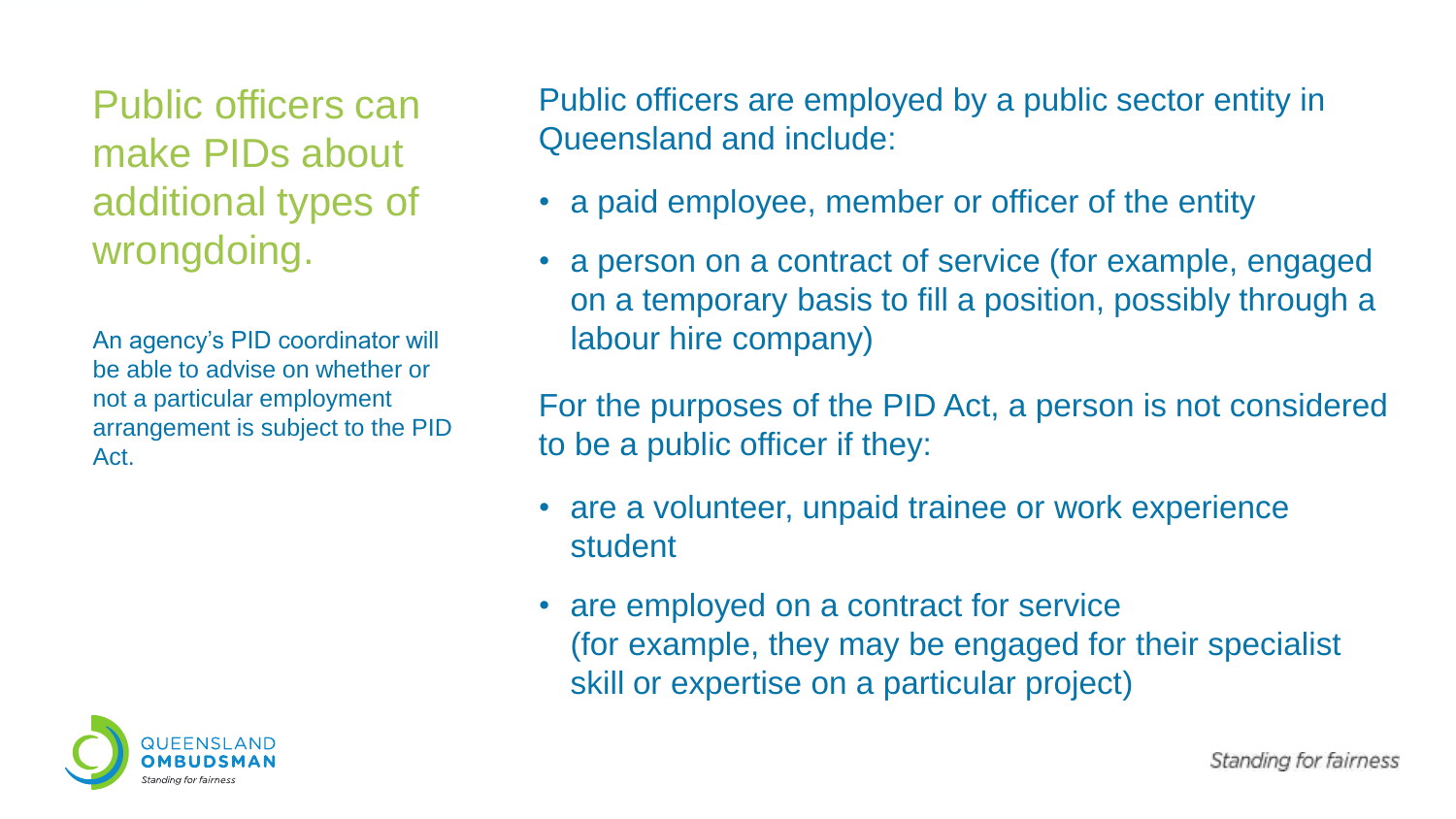

#### What is the PID about?

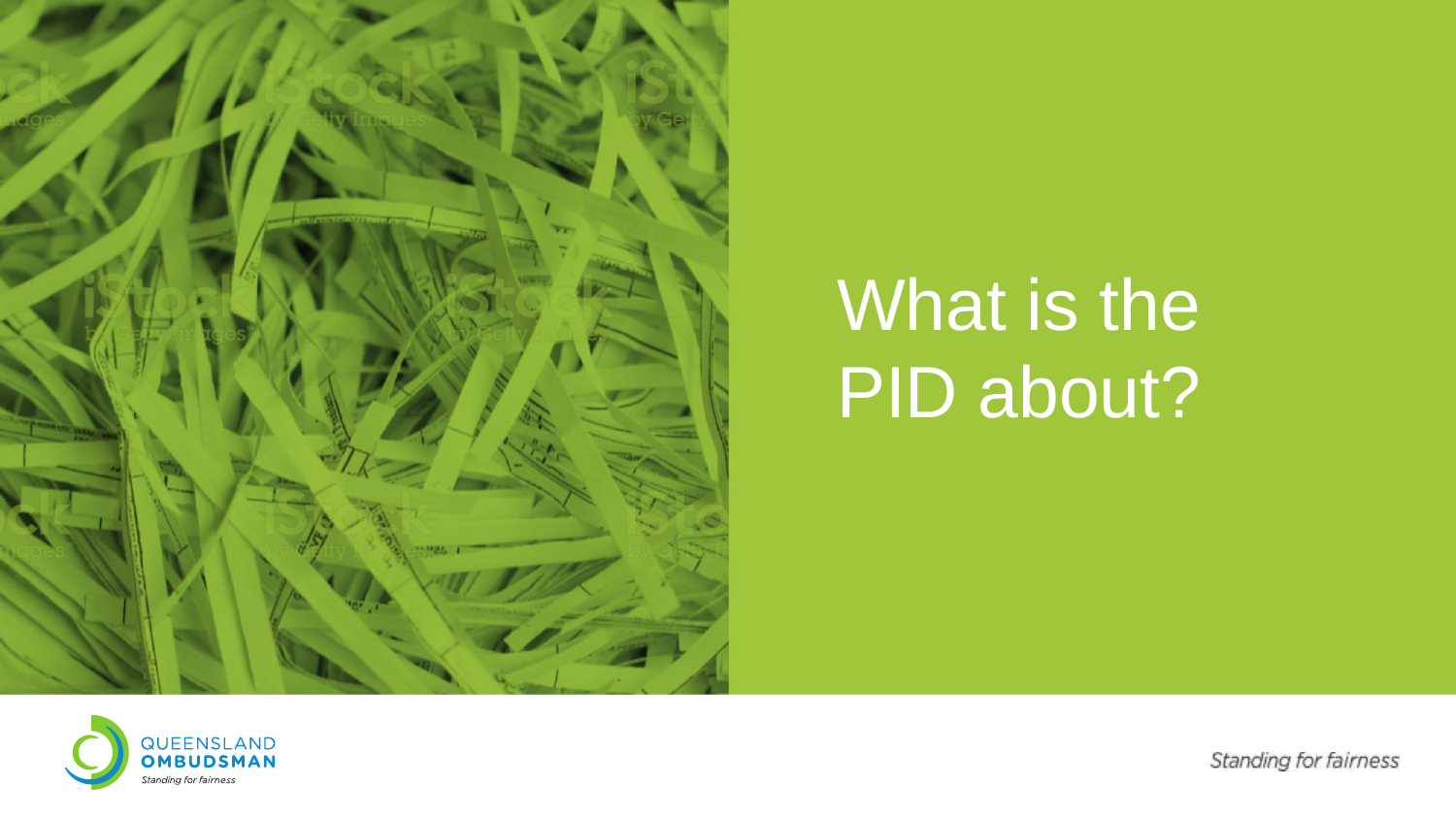In addition to the PIDs that any person can make, public officers can also make PIDs about:

- Corrupt conduct, for example criminal conduct such as fraud or assault; appointing a family member without following the appropriate recruitment process
- Maladministration that adversely affects a person's interests in a substantial and specific way – for example, making a decision that is unlawful or discriminatory; or failing to act on a complaint of harassment or unfair treatment
- Substantial misuse of public resources, for example the purchase of unnecessary goods or services
- Substantial and specific danger to public health or safety, for example not following infection control or equipment sterilisation requirements
- Substantial and specific danger to the environment, for example committing an offence under a piece of environmental legislation

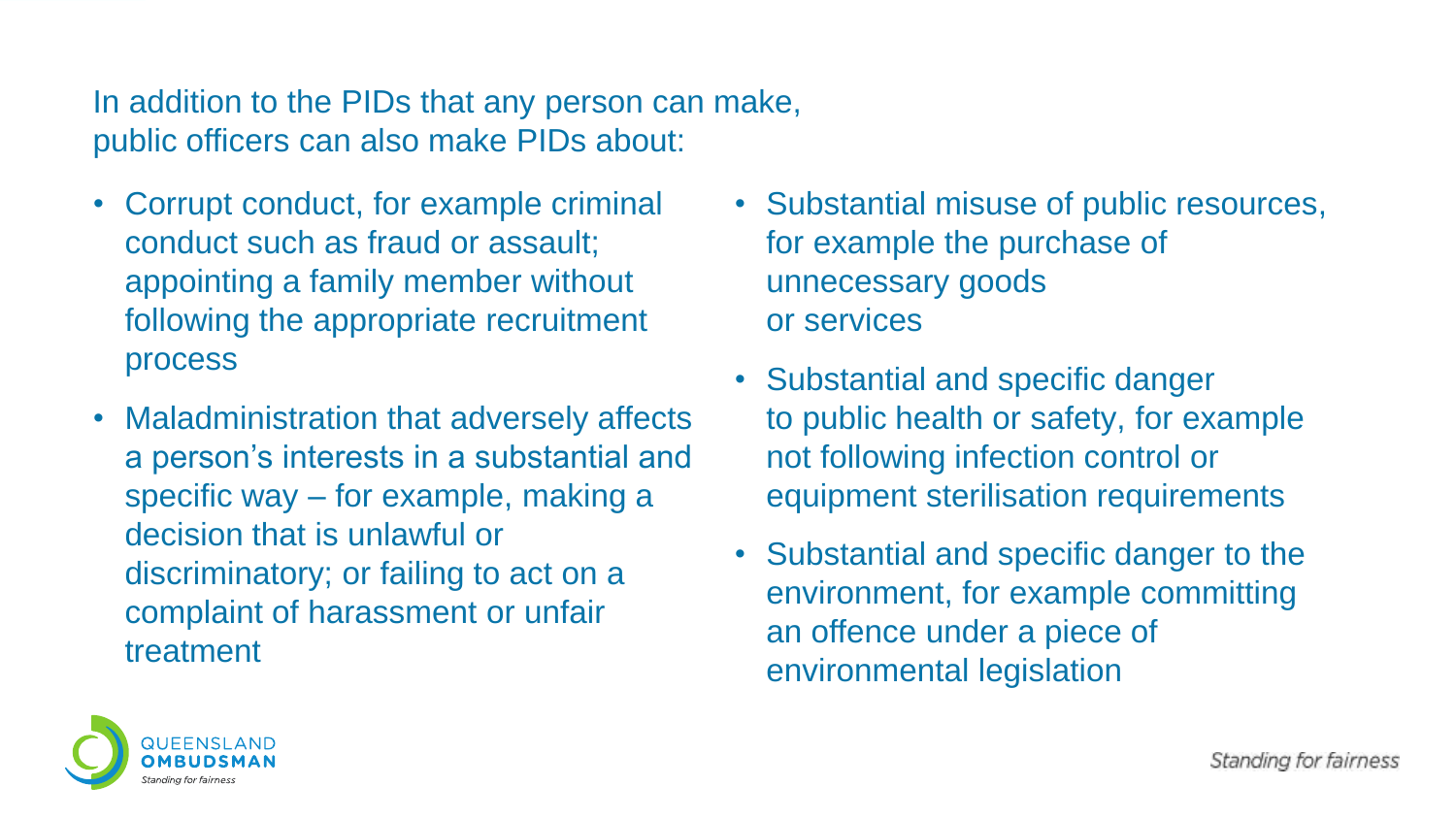In order to make a PID, a person must have either:

- an honest belief on reasonable grounds that wrongdoing has occurred, or
- have information which tends to show the wrongdoing. Even if they don't have any evidence about the wrongdoing, that they believe has or will occur, they can still report the matter.

It is an offence to intentionally make a false or misleading PID.

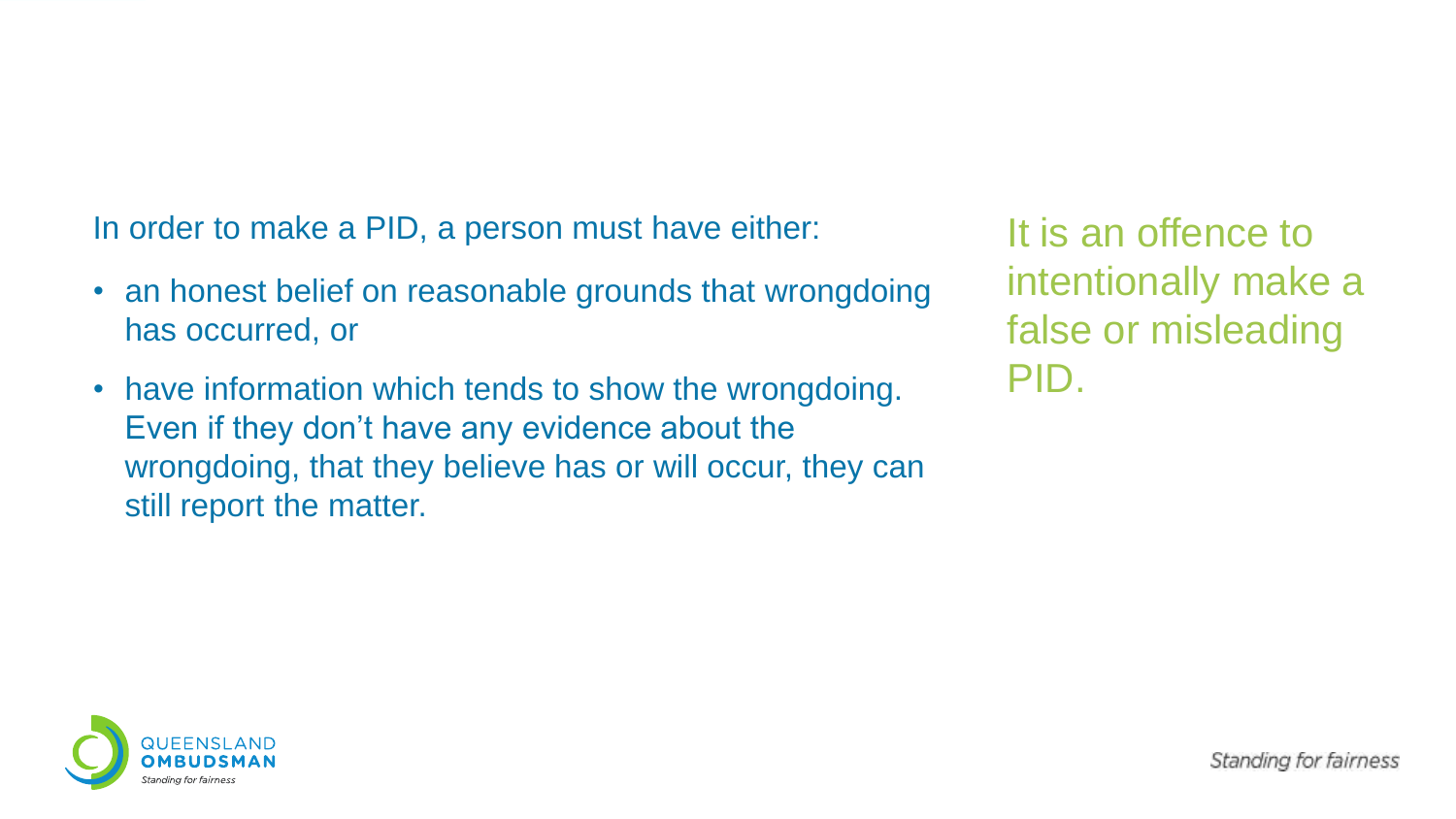

## Where do I report a PID?

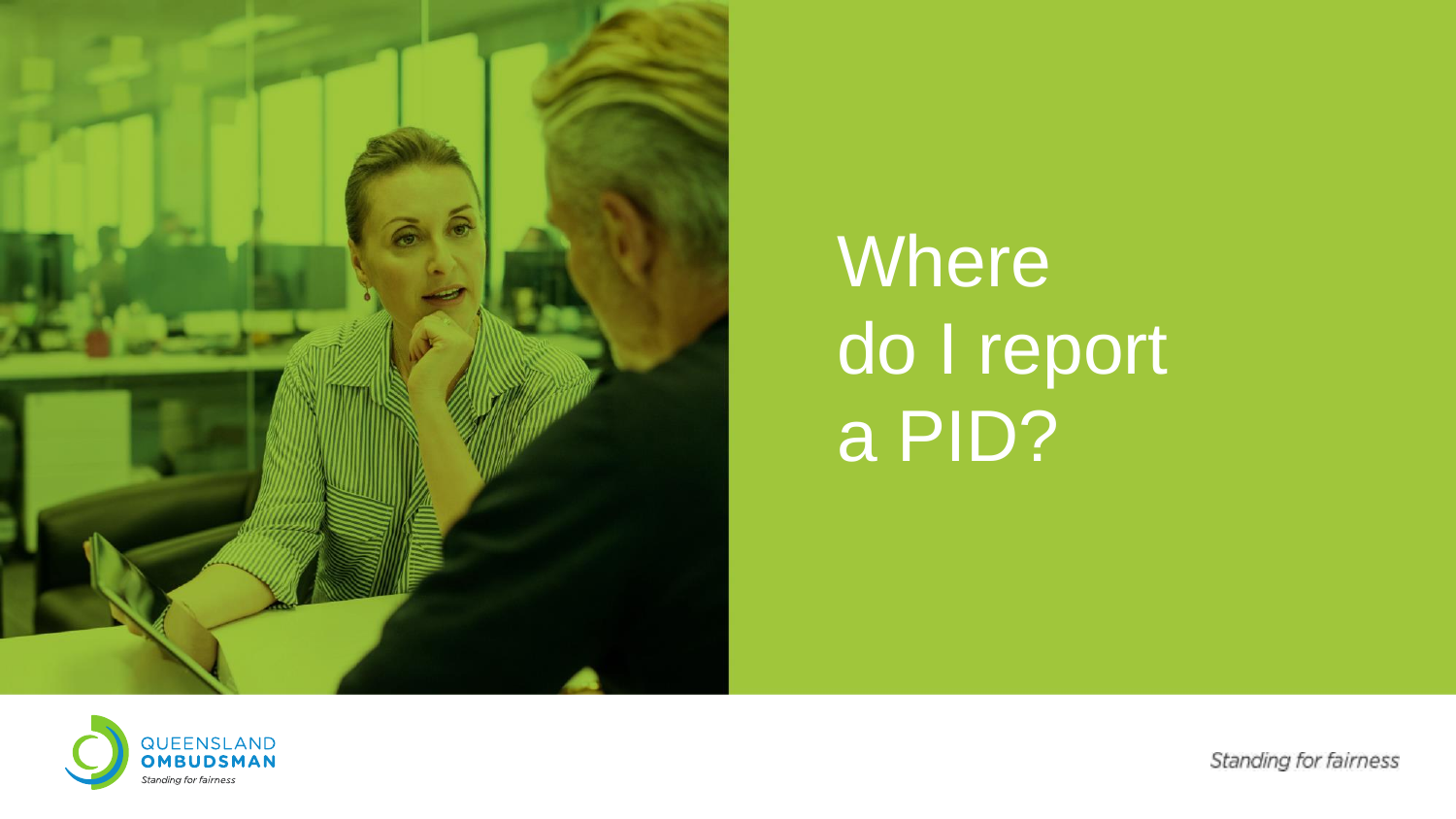A PID must be made to the right place – referred to as a proper authority.

The proper authority will differ depending on the type of PID being made

This could include:

- the entity to which the conduct relates
- an entity with the power to investigate the disclosure
- any member of Parliament\*

\*Members of Parliament are unable to investigate PIDs, but can refer them to the right place for further action.

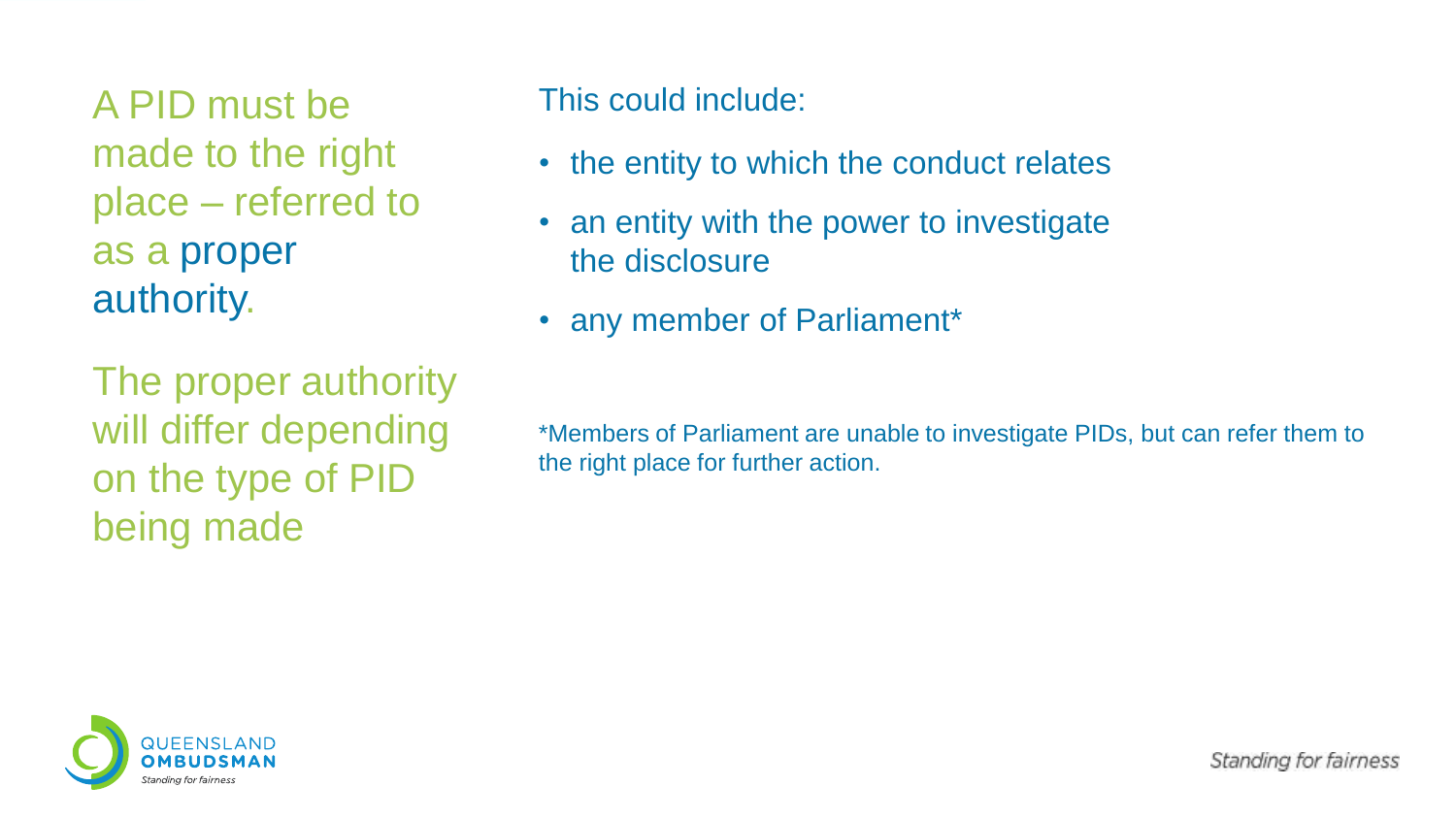In limited circumstances, a PID can be made to a journalist and the discloser still receives protection under the PID Act.

For this to apply the discloser must have:

- already made the disclosure to a proper authority, and
- been advised that there will be no investigation, or
- been advised that an investigation has happened, but there will be no action, or
- received no notification for six months after making a disclosure to a proper authority

Disclosers should get advice about whether they would be protected before they make a PID to a journalist.

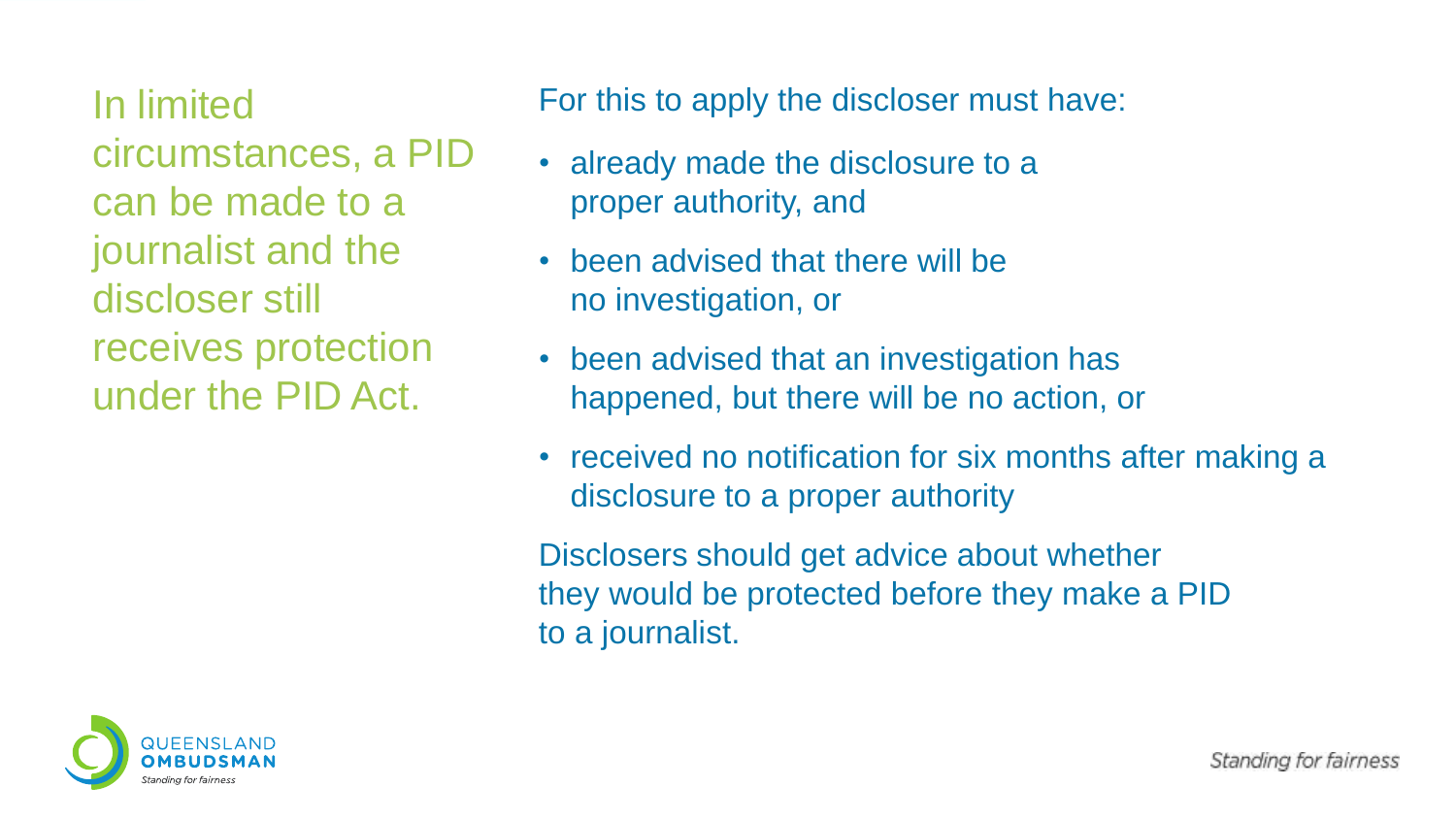

### How am I protected?

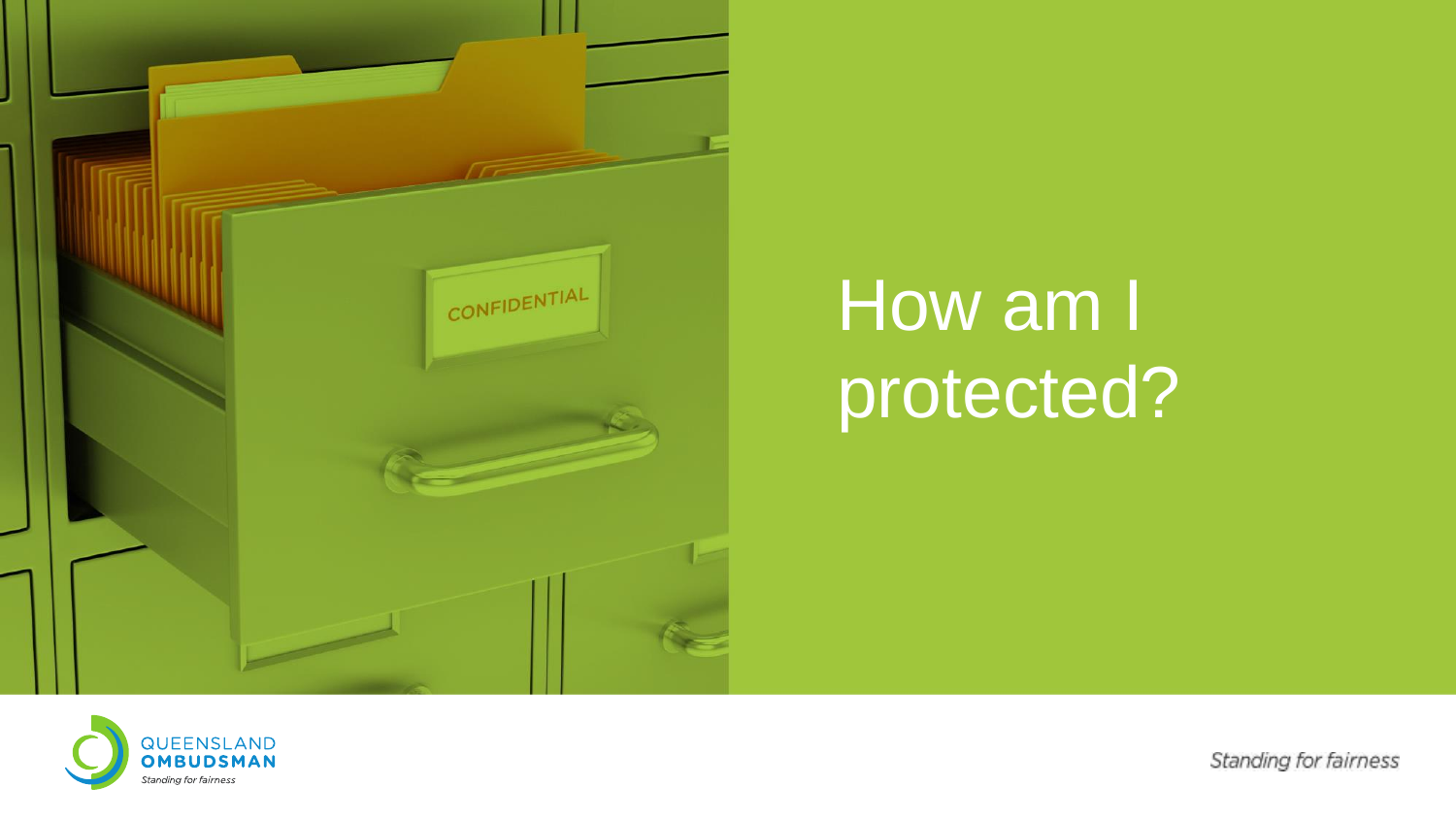Research suggests that one of the main reasons people don't make PIDs is because they are afraid of what will happen to them if they do.

The PID Act provides a number of protections to people who make PIDs. The information that might identify them is kept confidential, unless:

- it needs to be released for court proceedings
- it needs to be released for the purposes of administering the PID Act
- it is required by another act or regulation
- consent is gained in writing from the discloser
- its release is necessary to provide for the safety or welfare of a person.

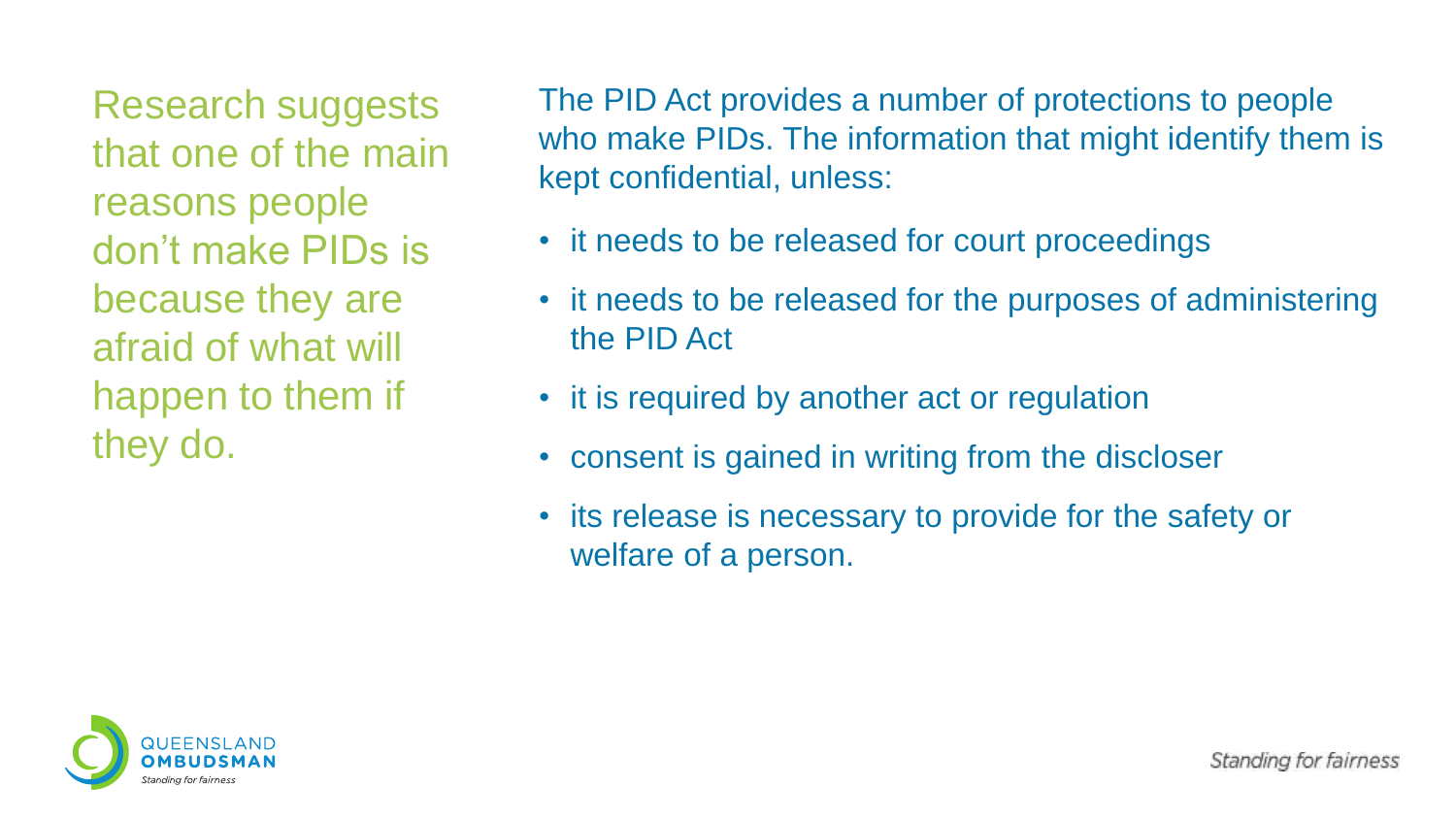#### A person making a PID has a defence if someone brings defamation action against them.

A person making a PID is not breaching any confidentiality obligations or restrictions on release of information by disclosing the material in the PID.

A public officer is still liable for their own conduct if they are involved in the wrongdoing.

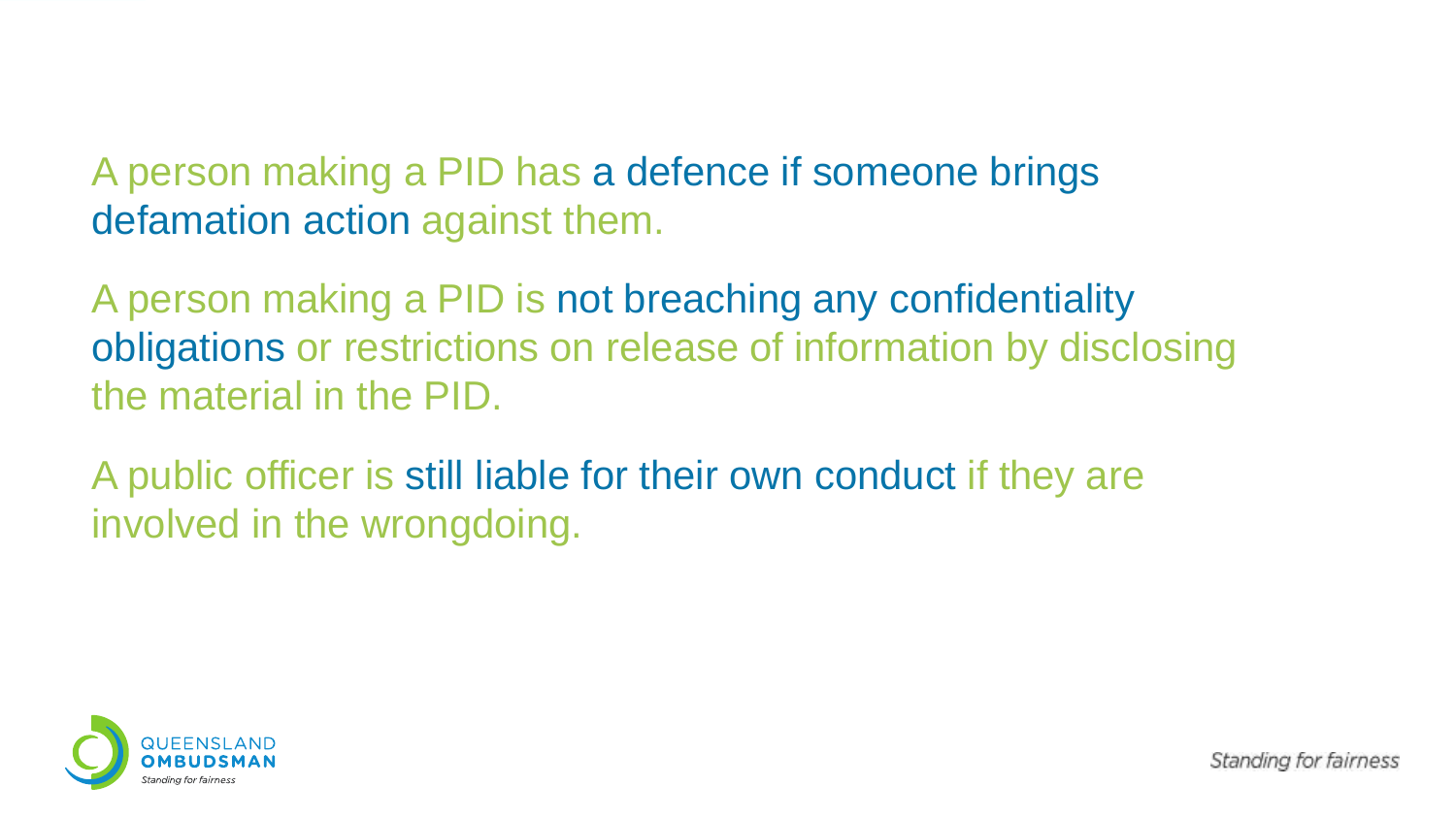

## What is reprisal?

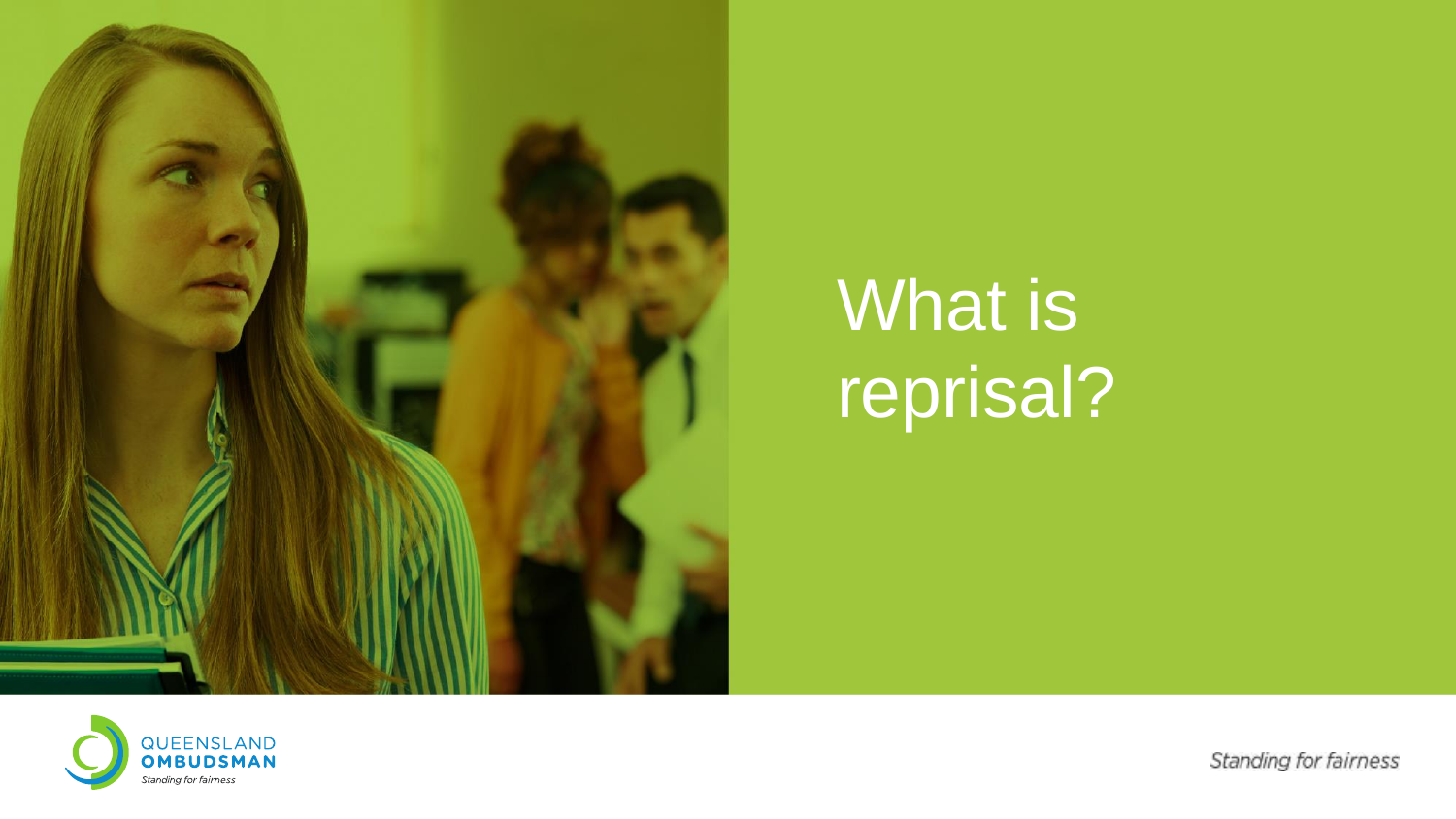A person must not cause, or attempt to cause, detriment to someone because, or in the belief, they have made a PID. If they do, they are taking reprisal action.

Examples of reprisal include causing personal injury, damaging property, harming a person's reputation, bullying or harassing someone, or causing financial loss. The PID Act creates an offence of reprisal, which can be investigated by an appropriate authority.

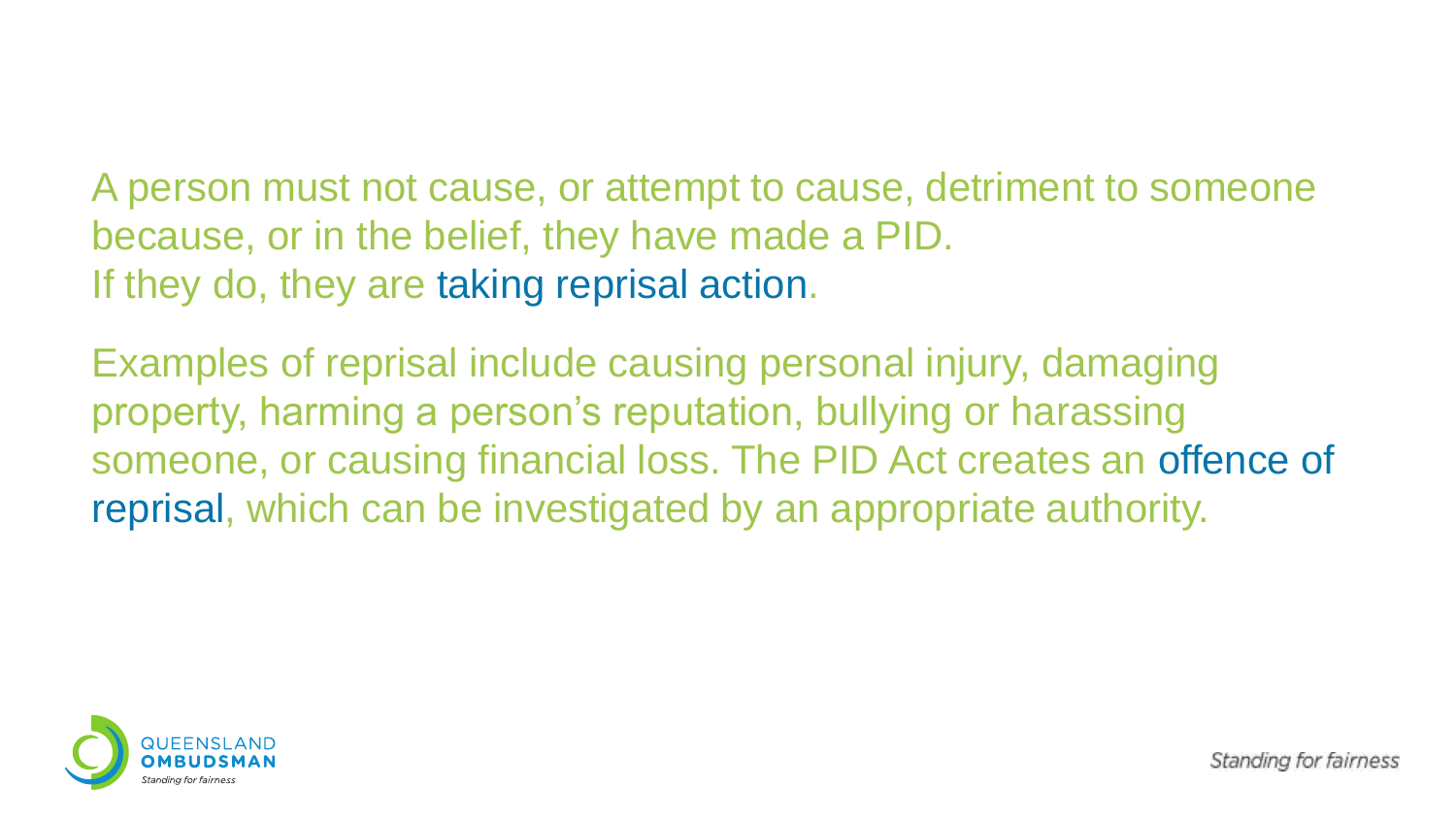In addition to creating a criminal offence, the PID Act provides some other avenues to pursue a complaint of reprisal. A complaint of reprisal can be made to:

- The public sector entity where the reprisal has occurred
- The Anti-Discrimination Commission Queensland
- The Crime and Corruption Commission

A remedy for reprisal can also be pursued through:

- an administrative appeal through the Queensland Industrial Relations **Commission**
- a claim for damages through the Supreme or District Court

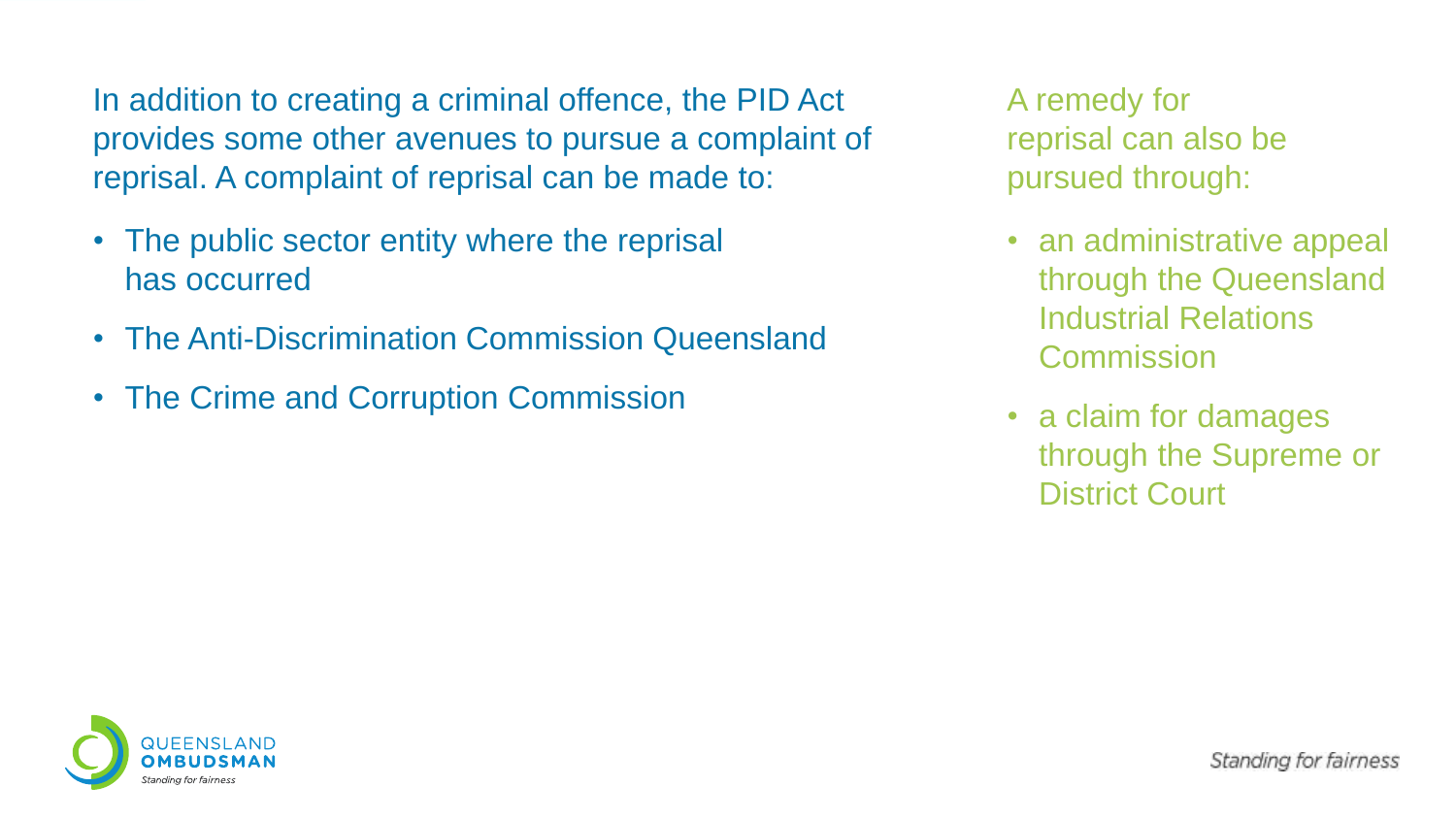It is not considered reprisal if a manager takes reasonable management action for reasons not related to someone making a PID.

This could include:

- reasonable appraisal of an employee's work
- reasonable disciplinary action
- reasonable action to transfer or deploy the employee
- reasonable action to end employment by way of redundancy or retrenchment

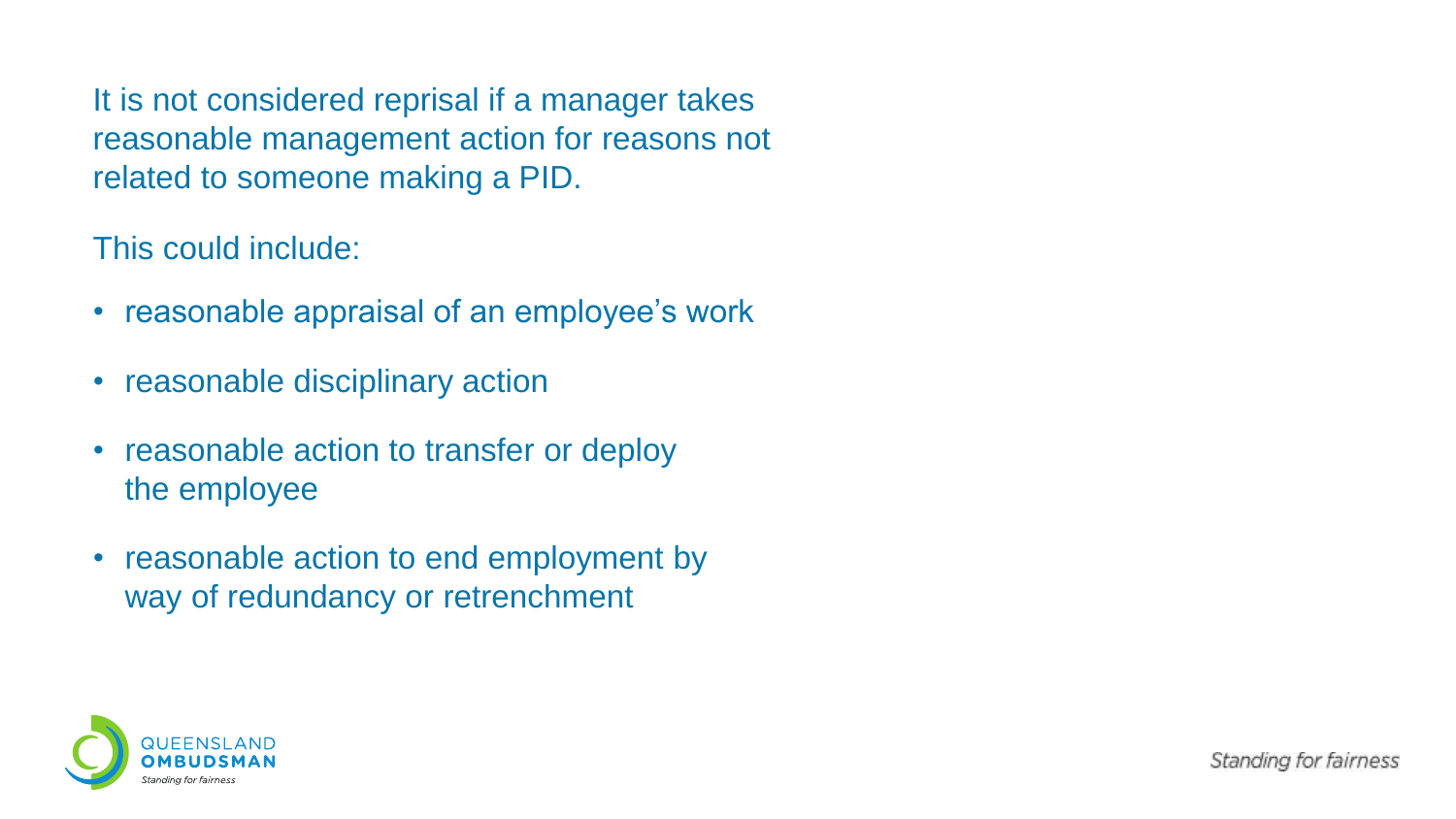# Discloser rights

A person making a PID has the right to:

- make the PID anonymously
- receive a written acknowledgement of the PID
- be provided with support
- be consulted about any risks to their safety as a result of making the PID
- be protected against reprisal
- receive communication on a regular basis
- receive a written decision about the action the entity has taken in response to the PID
- seek a review if they're unhappy with the decision about the PID

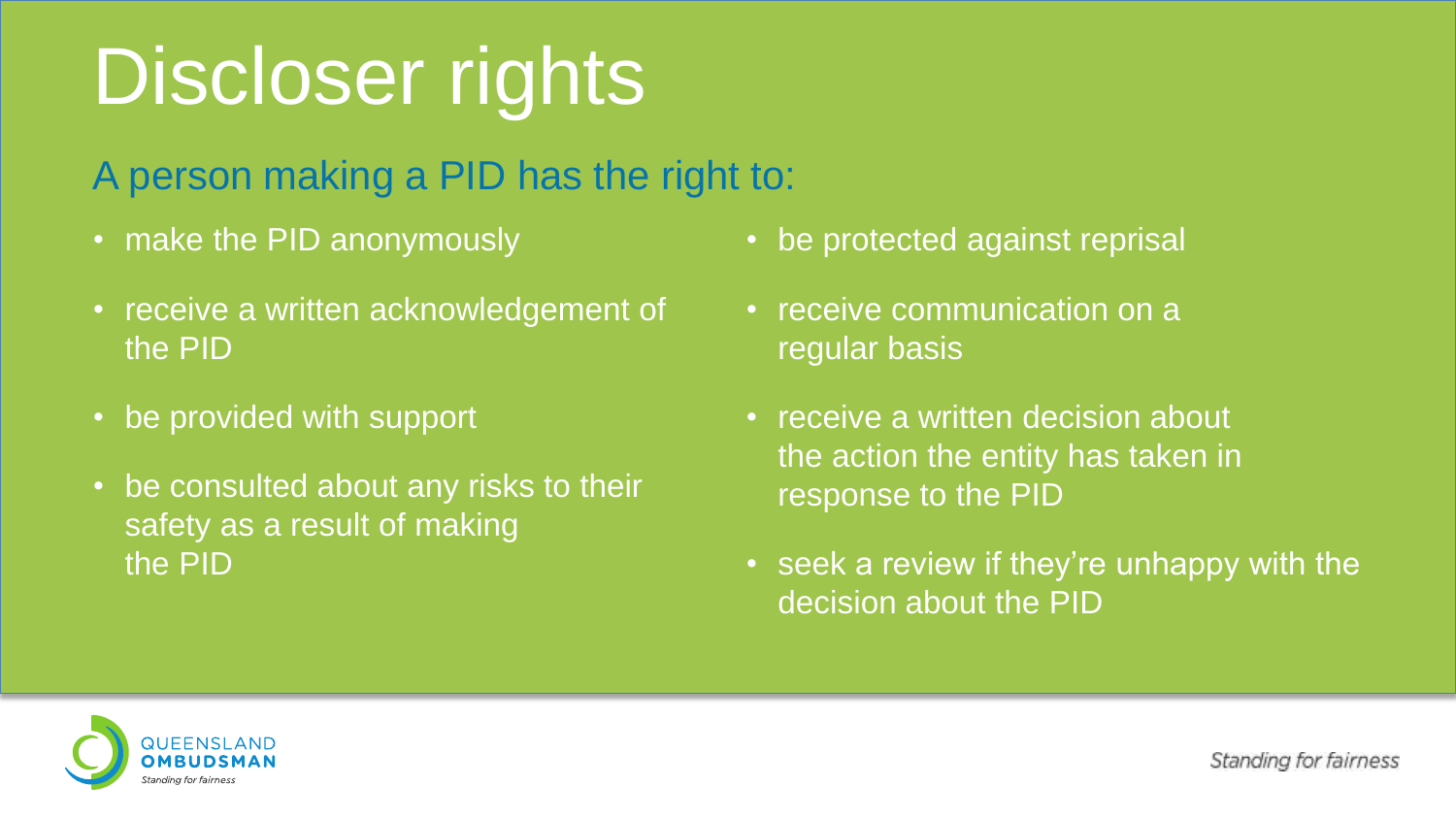## Discloser responsibilities

#### A person making a PID has the responsibility to:

- keep the information about the PID confidential
- keep copies of letters or emails they receive about the PID secure
- comply with their organisation's Code of **Conduct**
- advise the PID coordinator or support person if they experience reprisal action
- not post on social media about

the PID

- not make false or misleading PIDs
- not engage in reprisal action against others